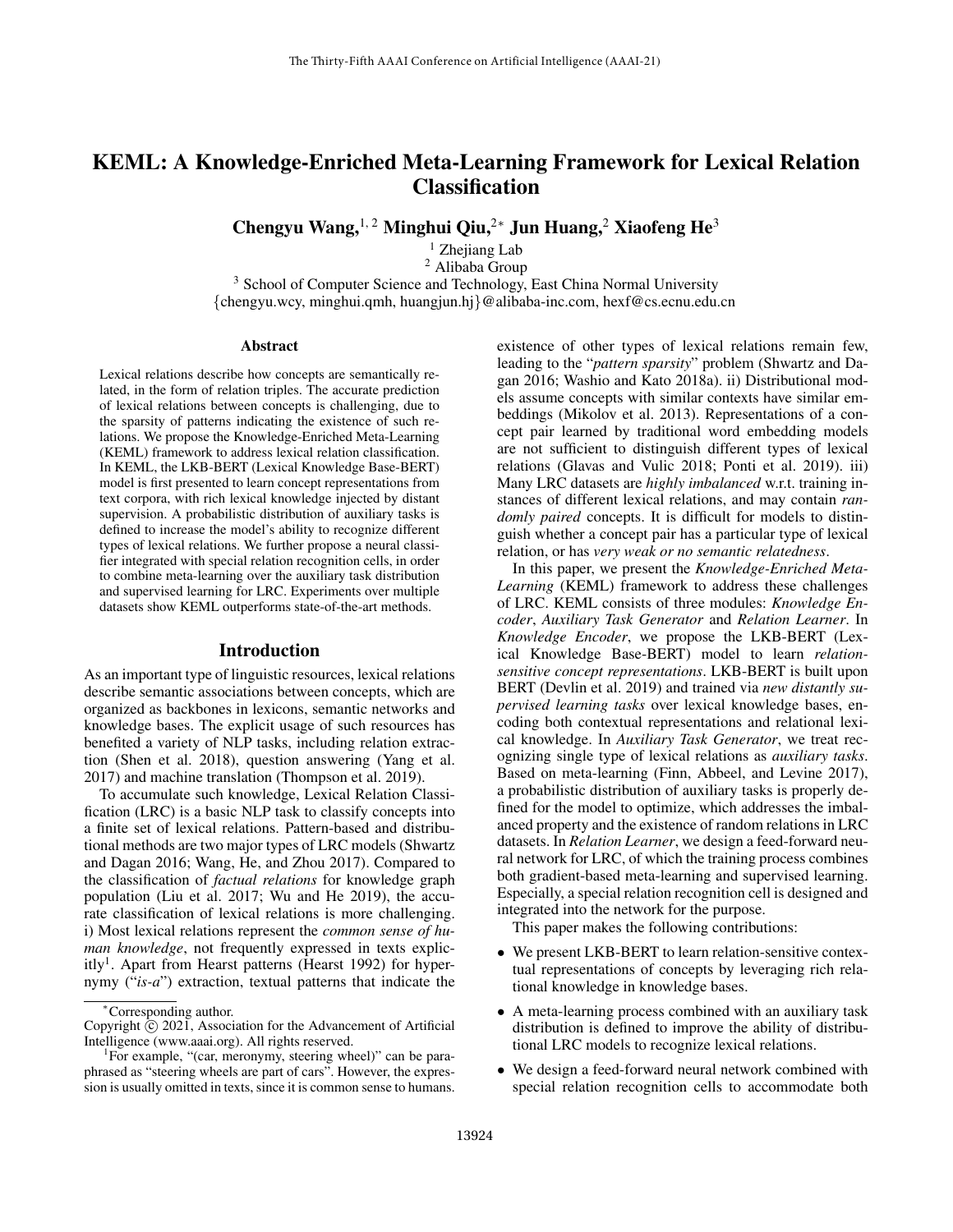meta-learning and supervised learning for LRC.

• In the experiments, we evaluate the KEML model over multiple public benchmark datasets. Experimental results show that KEML outperforms state-of-the-art methods.

# Related Work

In this section, we overview the related work on LRC, pretrained language models and meta-learning.

Lexical Relation Classification. As summarized in Shwartz and Dagan (2016), LRC models are categorized into two major types: *pattern-based* and *distributional*. Pattern-based approaches extract patterns w.r.t. a concept pair from texts as features to predict its lexical relation. For hypernymy relations, Hearst patterns (Hearst 1992) are most influential, often used for the construction of large-scale taxonomies (Wu et al. 2012). To learn patterns representations, Shwartz, Goldberg, and Dagan (2016) exploit LSTM-based RNNs to encode dependency paths of patterns. Roller, Kiela, and Nickel (2018); Le et al. (2019) calculate Hearst patternbased statistics from texts to predict the degrees of hypernymy between concepts. For other types of lexical relations, LexNET (Shwartz and Dagan 2016) extends the network architecture (Shwartz, Goldberg, and Dagan 2016) for multiway classification of lexical relations. Nguyen, Schulte im Walde, and Vu (2016, 2017) design path-based neural networks to distinguish antonymy and synonymy. However, these methods may suffer from the lack of patterns and concept pair occurrence in texts (Washio and Kato 2018a).

With the rapid development of deep learning, distributional models attract more interest. While traditional methods directly leverage the two concepts' embeddings as features for the classifier (Weeds et al. 2014; Vylomova et al. 2016; Roller and Erk 2016), they may suffer from the "*lexical memorization*" problem (Levy et al. 2015). Recently, more complicated neural networks are proposed. Attia et al. (2016) formulate LRC as a multi-task learning task and propose a convolutional neural network for LRC. Mrksic et al. (2017) propose the Attract-Repe model to learn the semantic specialization of word embeddings. Glavas and Vulic (2018) introduce the Specialization Tensor Model, which learns multiple relation-sensitive specializations of concept embeddings. SphereRE (Wang, He, and Zhou 2019) encodes concept pairs in the hyperspherical embedding space and achieves state-of-the-art results. A few works learn wordpair representations for other NLP tasks (Washio and Kato 2018b; Joshi et al. 2019; Camacho-Collados, Anke, and Schockaert 2019). KEML is also distributional, improving LRC by training meta-learners over language models.

Pre-trained Language Models. Pre-trained language models have gained attention from the NLP community (Qiu et al. 2020)<sup>2</sup>. ELMo (Peters et al. 2018) learns contextsensitive embeddings for each token form both left-to-right and right-to-left. BERT (Devlin et al. 2019) employs transformer encoders to learn language representations. Followup works include Transformer-XL (Dai et al. 2019), XL-Net (Yang et al. 2019), ALBERT (Lan et al. 2020) and

many more. Yet another direction is to fuse knowledge sources into BERT-like models. ERNIE (Zhang et al. 2019) incorporates rich semantics of entities in the model. KG-BERT (Yao, Mao, and Luo 2019) and K-BERT (Liu et al. 2019) employ relation prediction objectives in knowledge graphs as additional learning tasks. Xiong et al. (2020) pretrain neural language models with online encyclopedias. In our work, we leverage the conceptual facts in lexical knowledge bases to improve the representation learning for LRC. Meta-learning. Meta-learning is a learning paradigm to

train models that can adapt to a variety of different tasks with little training data (Vanschoren 2018), mostly applied to few-shot learning (typically by N-way K-shot). In NLP, meta-learning algorithms have not been extensively employed, mostly due to the large numbers of training examples required to train the model for different NLP tasks. Existing models mostly focus on training meta-learners for single applications, such as link prediction (Chen et al. 2019), dialog systems (Madotto et al. 2019) and semantic parsing (Guo et al. 2019). Dou, Yu, and Anastasopoulos (2019) leverage meta-learning for various low-resource natural language understanding tasks. To our knowledge, KEML is one of the early attempts to improve LRC by metalearning (Finn, Abbeel, and Levine 2017). Different from the traditional N-way K-shot setting, our work employs the meta-learning framework as an intermediate step to enhance the capacity of the relation classifier.

# The KEML Framework

In this section, we formally describe the KEML framework. A brief technical flow is presented, followed by its details.

#### A Brief Overview of KEML

We first overview the LRC task briefly. Denote  $(x_i, y_i)$  as an arbitrary concept pair. The goal of LRC is to learn a classifier f to predict the lexical relation  $r_i \in \mathcal{R}$  between  $x_i$  and  $y_i$ , based on a labeled, training set  $\mathcal{D} = \{(x_i, y_i, r_i)\}\.$  Here,  $\mathcal R$  is the collection of all pre-defined lexical relation types (e.g., hypernymy, synonymy), (possibly) including a special relation type RAN ("*random*"), depending on different task settings. It means that  $x_i$  and  $y_i$  are randomly paired, without clear association with any lexical relations.

The framework of KEML is illustrated in Figure 1, with three modules introduced below:

Knowledge Encoder. Representation learning for LRC is significantly different from learning traditional word embeddings. This is because some lexical concepts are naturally *Multiword Expressions* (e.g., *card game*, *orange juice*), in which the entire sequences of tokens should be encoded in the embedding space (Cordeiro et al. 2016). Additionally, these models are insufficient to capture the lexical relations between concepts, due to the pattern sparsity issue (Washio and Kato 2018a). Hence, the semantics of concepts should be encoded from a larger corpus and rich language resources. Inspired by BERT (Devlin et al. 2019), and its extensions, we propose the LKB-BERT (Lexical Knowledge Base-BERT) model to encode the semantics of concepts from massive text corpora and lexical knowledge bases. After the training of LKB-BERT, each concept  $x_i$  or  $y_i$  receives

<sup>2</sup>Last accessed date: September 20th, 2020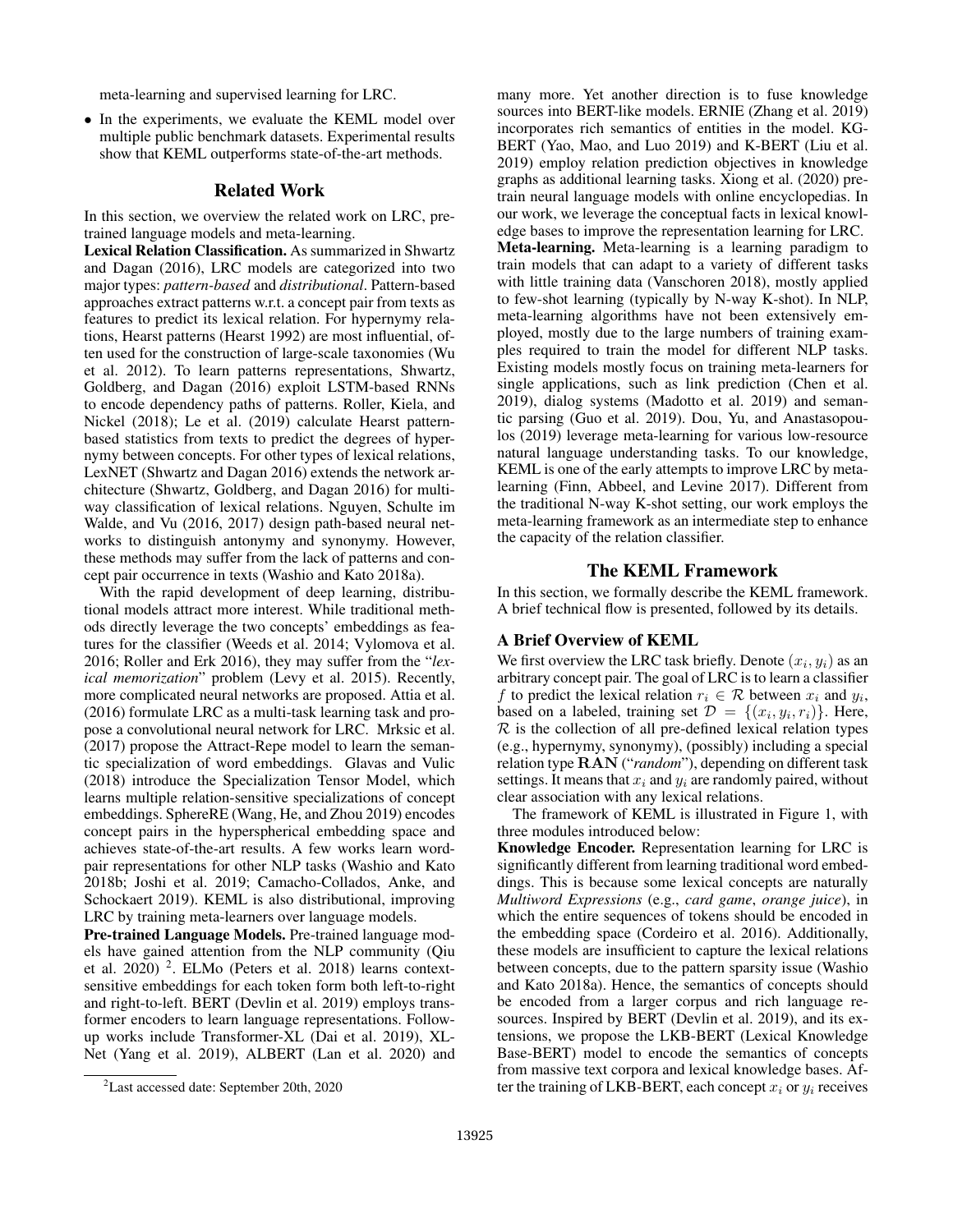

Figure 1: The high-level framework of KEML (best viewed in color).

the embeddings of the last transformer encoding layer of LKB-BERT as its representation. Denote the embeddings of  $x_i$  (or  $y_i$ ) as  $\vec{x}_i$  (or  $\vec{y}_i$ ), with the dimension as d.

Auxiliary Task Generator. As discussed in related work, training embedding based classifiers directly may produce sub-optimal results due to i) the *lexical memorization* problem (Levy et al. 2015) and ii) the *highly imbalanced* nature of LRC training sets and the existence of RAN relations. Inspired by the design philosophy of meta-learning (Finn, Abbeel, and Levine 2017; Finn, Xu, and Levine 2018) and its NLP applications (Chen et al. 2019; Madotto et al. 2019), before we learn the LRC model, we design a series of auxiliary tasks for the model to solve. Each task aims at distinguishing between concept pairs that have a particular relation  $r \in \mathcal{R}$  and randomly paired concepts. By solving these tasks, the network can gradually learn how to identify each type of lexical relation  $r$  before the final relation classifier is trained. The training procedure is discussed next.

Relation Learner. We design a two-stage algorithm to train a neural network based relation classifier  $f$ : i) metalearning and ii) supervised learning. In the meta-learning stage, the adapted model parameters are iteratively learned by solving auxiliary tasks. Hence, the neural network learns how to recognize specific lexical relations, with the guidance of the lexical knowledge base. In the supervised learning stage, we fine-tune meta-learned parameters to obtain the multi-way classification model for LRC over D.

# Knowledge Encoder

The LKB-BERT model has the similar network architecture to that of BERT (Devlin et al. 2019). In original BERT, the inputs are arbitrary spans of token sequences. To encode the semantics of concept pairs, we combine a concept pair  $(x_i, y_i)$  to form a sequence of tokens, separated by a special token "[SEP]" as the input for LKB-BERT (see Fig-

ure 1). We first initialize all the model parameters of transformer encoders to be the same as BERT's pre-training results (apart from the output layer). Different from any standard fine-tuning tasks in BERT (Devlin et al. 2019), to address the RAN problem, LKB-BERT has two output classifiers. The first one classifies a concept pair  $(x_i, y_i)$  into the lexical relation collection  $R$  (including the special relation type  $\text{RAN}$ ). Let  $\mathcal{KB}$  be the collection of labeled concept pairs in lexical knowledge bases. For each concept pair with its label  $(x_i, y_i, r_i) \in \mathcal{KB}$ , we compute  $\tau_r(x_i, y_i)$  as the predicted score w.r.t. the lexical relation  $r$  by LKB-BERT's transformer encoders (we have  $\forall r \in \mathcal{R}, \tau_r(x_i, y_i) \in [0, 1]$ and  $\sum_{r \in \mathcal{R}} \tau_r(x_i, y_i) = 1$ ). The first loss, i.e., the multi-way relation classification loss  $\mathcal{L}_{KB}^{(1)}$  is defined as follows:<sup>3</sup>

$$
\mathcal{L}_{KB}^{(1)} = -\sum_{(x_i, y_i, r_i) \in \mathcal{KB}} \sum_{r \in \mathcal{R}} (\mathbf{1}(r_i = r) \cdot \log \tau_r(x_i, y_i))
$$

where  $1(\cdot)$  is the indicator function that returns 1 if the input expression is true; and 0 otherwise.

To improve LKB-BERT's ability to recognize concept pairs without any lexical relations, we add a binary crossentropy loss for LKB-BERT to optimize. We only need LKB-BERT to learn whether a concept pair  $(x_i, y_i)$  are randomly paired. Let <sup>-</sup>RAN be any non-random lexical relation type in  $R$ . The complete objective of LKB-BERT is:  $\mathcal{L}_{KB} = \mathcal{L}_{KB}^{(1)} + \mathcal{L}_{KB}^{(2)}$ , with  $\mathcal{L}_{KB}^{(2)}$  to be:

$$
\mathcal{L}_{KB}^{(2)} = -\sum_{(x_i, y_i, r_i) \in KB} (\mathbf{1}(r_i = \mathbf{RAN}) \cdot \log \tau_{\mathbf{RAN}}(x_i, y_i) \n+ \mathbf{1}(r_i = \mathbf{RAN}) \cdot \log \tau_{\mathbf{RAN}}(x_i, y_i))
$$

In KEML, we regard lexical relations sampled from Word-Net (Miller 1995) and the training set that we use to train

<sup>&</sup>lt;sup>3</sup> For simplicity, we omit all the regularization terms of objective functions throughout this paper.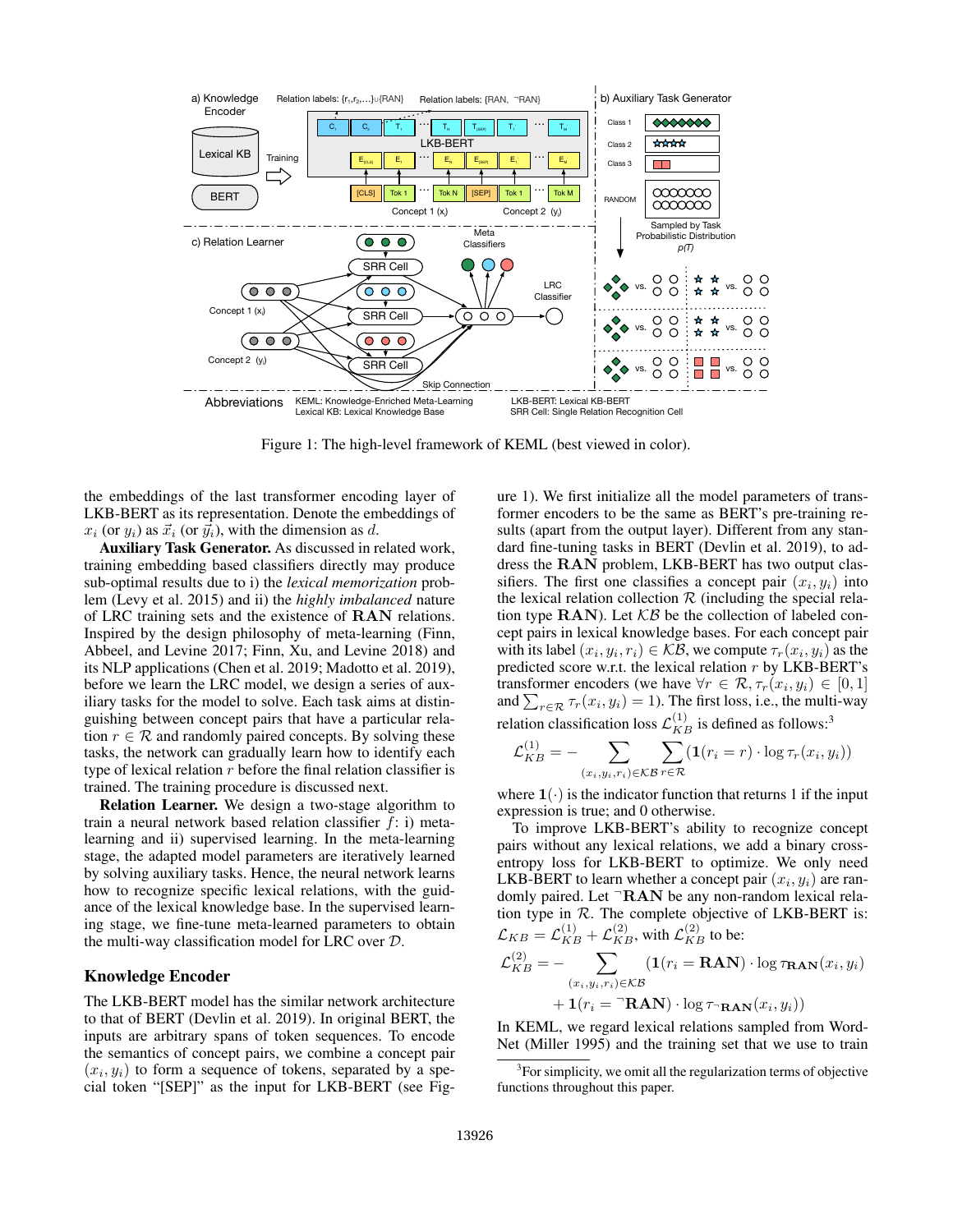the final relation classifier as the sources of  $KB$ . Readers can also refer to the  $C_1$  and  $C_2$  units of LKB-BERT in Figure 1.

# Auxiliary Task Generator

Although LKB-BERT is capable of learning deep concept representations, using such features for classifier training is insufficient. The reasons are twofold. i) Direct classification can suffer from "lexical memorization" (Levy et al. 2015), meaning that the relation classifier  $f$  only learns the individual characteristics of each one of the two concepts alone. ii) The LRC datasets are highly imbalanced. For example, in the widely used dataset EVALution (Santus et al. 2015), the numbers of training instances w.r.t. several lexical relation types are very few. Hence, the learning bias of the classifier trained by naive approaches is almost unavoidable.

The small number of training instances of certain lexical relations motivates us to employ few-shot meta-learning to address this issue (Finn, Abbeel, and Levine 2017), instead of multi-task learning of all the lexical relations. In KEML, we propose a series of auxiliary tasks  $\mathcal{T}$ , where each task (named *Single Relation Recognition*)  $\mathcal{T}_r \in \mathcal{T}$  corresponds to a specific type of lexical relation  $r \in \mathcal{R}$  (excluding **RAN**). The goal is to distinguish concept pairs with the lexical relation type r and randomly paired concepts. Let  $S_r$  and  $S_{RAN}$ be the collection of concept pairs with lexical relations as  $r$ and RAN, respectively, randomly sampled from the training set D. The goal of learning auxiliary task  $\mathcal{T}_r$  is to minimize the following loss function  $\mathcal{L}(\mathcal{T}_r)$ :

$$
\mathcal{L}(\mathcal{T}_r) = - \sum_{(x_i, y_i, r_i) \in \mathcal{S}_r \cup \mathcal{S}_{\mathbf{RAN}}} (\mathbf{1}(r_i = r))
$$

$$
\cdot \log q_r(x_i, y_i) + \mathbf{1}(r_i = \mathbf{RAN}) \cdot \log q_{\mathbf{RAN}}(x_i, y_i))
$$

where  $q_r(x_i, y_i)$  is the predicted probability of the concept pair  $(x_i, y_i)$  having the lexical relation r. By solving the tasks  $\mathcal T$ , the model gradually learns how to recognize all these lexical relations, and to identify whether there exists any lexical relation between the two concepts at all.

A remaining problem is the design of the probabilistic distribution of auxiliary tasks  $p(\mathcal{T})$ . We need to consider two issues. i) The semantics of all types of lexical relations should be fully learned. ii) Assume the batch sizes for all tasks are the same, i.e.,  $\forall r_p, r_q \in \mathcal{R} \setminus \{ \textbf{RAN} \}, |\mathcal{S}_{r_p}| = |\mathcal{S}_{r_q}|$ . Tasks related to lexical relations with more training instances should be learned more frequently by the meta-learner. Let  $\mathcal{D}_r$  be the subset of the training set  $\mathcal D$  with the lexical relation as  $r \cdot \forall r_p, r_q \in \mathcal{R} \setminus \{ \textbf{RAN} \}, \text{ if } |\mathcal{D}_{r_p}| > |\mathcal{D}_{r_q}|, \text{ we have}$ the sampling probability  $p(\mathcal{T}_{r_p}) > p(\mathcal{T}_{r_q})$ . Hence, we define  $p(\mathcal{T}_{r_p})$  empirically as follows:

$$
p(\mathcal{T}_r) = \frac{\ln |\mathcal{D}_r| + \gamma}{\sum_{r' \in \mathcal{R} \setminus \{RAN\}} (\ln |\mathcal{D}_{r'}| + \gamma)}
$$

where  $\gamma > 0$  is the smoothing factor. This setting oversamples lexical relations with few training instances, alleviating the imbalanced class issue. Overall, the expectation of all the losses of auxiliary tasks (represented as  $\mathcal{L}(\mathcal{T})$ ) is:  $\mathbb{E}(\mathcal{L}(\mathcal{T})) = \sum_{r^* \in \mathcal{R} \setminus \{ \textbf{RAN} \}} p(\mathcal{T}_r) \cdot \mathcal{L}(\mathcal{T}_r)$ , which is the real learning objective that these auxiliary tasks aim to optimize.

## Algorithm 1 Meta-Learning Algorithm for LRC

1: Initialize model parameters  $\theta$ ;

- 2: while not converge do
- 3: Sample N auxiliary tasks  $\mathcal{T}_{r_1}, \mathcal{T}_{r_2}, \cdots, \mathcal{T}_{r_N}$  from the task distribution  $p(\mathcal{T})$ ;
- 4: for each auxiliary task  $\mathcal{T}_r$  do
- 5: Sample a batch (positive samples  $S_r$  and negative samples  $S_{\text{RAN}}$ ) from the training set  $\mathcal{D}$ ;
- 6: Update adapted parameters:  $\theta_r \leftarrow \theta \alpha \nabla \mathcal{L}(\mathcal{T}_r)$  based on  $S_r$  and  $S_{RAN}$ ;
- 7: end for
- 8: Update meta-parameters:  $\theta \leftarrow \theta \epsilon \nabla \sum_{\mathcal{T}_r} \mathcal{L}(\mathcal{T}_r);$
- 9: end while
- 10: Fine-tune  $\theta$  over  $\mathcal D$  by standard supervised learning LRC;



Figure 2: Structure of SRR Cell (we only show one cell, with some other parts of the network omitted).

#### Relation Learner

We now introduce the learning algorithm and the network structure for LRC. Assume the classifier  $f$  is parameterized by  $\theta$ , with learning and meta-learning rates as  $\alpha$  and  $\epsilon$ . Relation Learner has two stages: i) meta-learning and ii) supervised learning. For each iteration in meta-learning, we sample N auxiliary tasks from  $p(\mathcal{T})$ . For each auxiliary task  $\mathcal{T}_r$ , we learn adapted parameters based on two sampled subsets:  $S_r$  and  $S_{\text{RAN}}$ , to make the model to recognize one specific relation type. After that, the adapted parameters on each task  $\mathcal{T}_r$  are averaged and updated to  $\theta$ . We simplify the metaupdate step by only taking first-order derivatives (Nichol, Achiam, and Schulman 2018) to avoid the time-consuming second-order derivative computation. For supervised learning, we fine-tune the parameters  $\theta$  of the classifier f to obtain the multi-way LRC model over the entire training set  $D$ . The algorithmic description is shown in Algorithm 1.

Finally, we describe the neural network structure for LRC. In this network, the *Single Relation Recognition Cell* (SRR Cell) is designed for learning auxiliary tasks and enabling knowledge injection, with the structure illustrated in Figure 2. For each lexical relation  $r \in \mathcal{R} \setminus \{RAN\}$ , we extract the *relation prototype*  $\vec{r}_{proto}$  from the lexical knowledge base  $KB$  by averaging all the embedding offsets (i.e.,  $\vec{x}_i - \vec{y}_i$ ) of concept pairs  $(x_i, y_i)$  with relation r:

$$
\vec{r}_{proto} = \frac{\sum_{(x_i, y_i, r_i) \in \mathcal{KB}} (\mathbf{1}(r_i = r) \cdot (\vec{x}_i - \vec{y}_i))}{\sum_{(x_i, y_i, r_i) \in \mathcal{KB}} \mathbf{1}(r_i = r)}
$$

We use  $\vec{x}_i - \vec{y}_i$  as features because the *Diff* model is effective for representing semantic relations (Fu et al. 2014; Vylomova et al. 2016; Wang, He, and Zhou 2019). Consider the SRR Cell structure in Figure 2. Given the inputs  $\vec{x}_i$ ,  $\vec{y}_i$  and  $\vec{r}_{proto}$ , we compute the hidden states  $\vec{U}_1$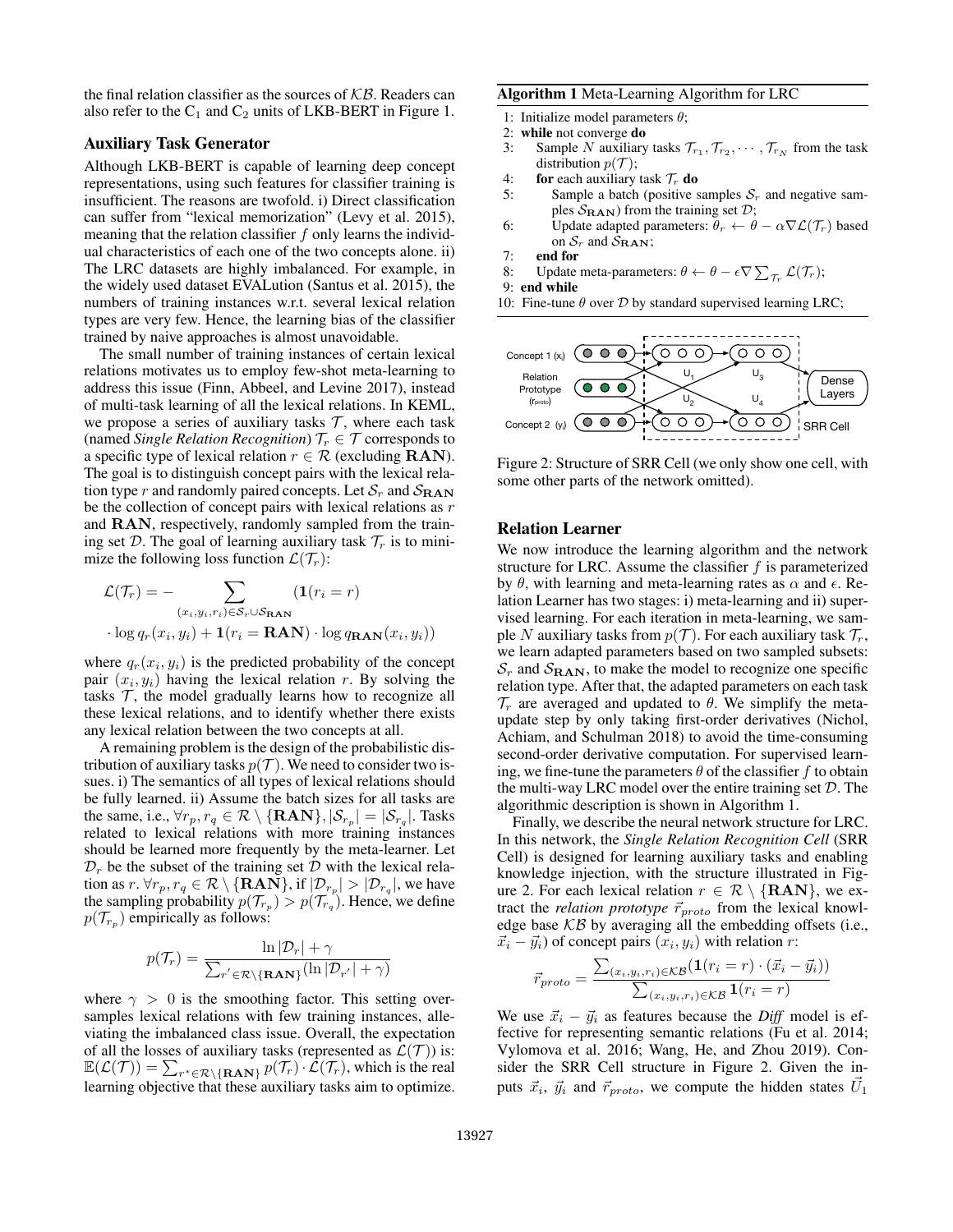and  $\vec{U}_2$  by:  $\vec{U}_1 = \tanh((\vec{x}_i \oplus \vec{r}_{proto}) \cdot \mathbf{W}_1 + \vec{b}_1)$  and  $\vec{U}_2 = \tanh((\vec{y_i} \oplus \vec{r}_{proto}) \cdot \mathbf{W}_2 + \vec{b}_2)$  where  $\mathbf{W}_1 \in \mathbb{R}^{2d \times d}$ ,  $\mathbf{W}_2 \in \mathbb{R}^{2d \times d}$ ,  $\vec{b}_1 \in \mathbb{R}^d$  and  $\vec{b}_2 \in \mathbb{R}^d$  are the weights and biases of these hidden states. This can be interpreted as *inferring the embeddings of relation objects or subjects*, given the relation prototype and subjects/objects as inputs, similar to knowledge graph completion (Wang et al. 2017). Next, we compute the offsets  $\vec{U}_1 - \vec{y}_i$  and  $\vec{U}_2 - \vec{x}_i$  and two new *d*-dimensional hidden states  $\vec{U}_3$  and  $\vec{U}_4$ , with  $\mathbf{W}_3 \in \mathbb{R}^{d \times d}$ ,  $\mathbf{W}_4 \in \mathbb{R}^{d \times d}$ ,  $\vec{b}_3 \in \mathbb{R}^d$  and  $\vec{b}_4 \in \mathbb{R}^d$  as learnable parameters.  $\vec{U}_3$  and  $\vec{U}_4$  are defined as:  $\vec{U}_3 = \tanh((\vec{U}_1 - \vec{y}_i) \cdot \mathbf{W}_3 + \vec{b}_3)$ and  $\vec{U}_4 = \tanh((\vec{U}_2 - \vec{x}_i) \cdot \mathbf{W}_4 + \vec{b}_4).$ 

We can see that if  $x_i$  and  $y_i$  actually have the lexical relation r,  $\vec{U}_3$  and  $\vec{U}_4$  should be good indicators of the existence of such relations. For example, one way to interpret  $\vec{U}_1$  and  $\vec{U}_3$  is that  $\vec{U}_1$  tries to infer the relation object given  $\vec{x}_i$  and  $\vec{r}_{proto}$  as inputs, and  $\vec{U}_3$  makes the judgment by comparing  $\vec{U}_1$  and the true relation object embedding  $\vec{y}_i$ . Hence, the network learns whether  $\vec{r}_{proto}$  is a good fit for the concept pair  $(x_i, y_i)$ . The functionalities of  $\vec{U}_2$  and  $\vec{U}_4$  are similar, only with directions reversed. After that, we concatenate  $\vec{U}_3$  and  $\vec{U}_4$  as part of the inputs for the next layer.

Re-consider the entire network structure in Figure 1. For each concept pair  $(x_i, y_i)$ , we compare  $\vec{x_i}$  and  $\vec{y_i}$  with all relation prototypes (treated as constants in the network). The results are represented by  $2(|\mathcal{R}|-1)$  vectors of hidden states. After that, a dense layer and multiple output layers are connected. During the meta-learning stage, we train  $|\mathcal{R}| - 1$ binary meta-classifiers to minimize  $\mathcal{L}(\mathcal{T}_r)$  ( $\mathcal{T}_r \in \mathcal{T}$ ), with meta-parameters updated. In the supervised learning stage, we discard all the output layers of meta-classifiers, and train the final LRC model. This is because the numbers of output units of meta-classifiers and the final classifier are different. The parameters of the last layer can not be re-used. We also need to note that additional *skip connections* between  $\vec{x}_i$ ,  $\vec{y}_i$ and the dense layer are added, in order to improve the effect of back propagation during training (He et al. 2016).

Discussion. Overall speaking, KEML employs a "divideand-conquer" strategy for LRC. In the meta-learning step, each SRR Cell learns the semantics of single lexical relation type, and also handles the RAN problem. Hence, the supervised learning process of the relation classifier can be improved with better parameter initializations, as model parameters already have some knowledge about relation recognition. Unlike traditional meta-learning (Finn, Abbeel, and Levine 2017; Finn, Xu, and Levine 2018), KEML does not contain meta-testing steps (since LRC is not an N-way K-shot learning problem), but takes advantages of metalearning as an intermediate step for the supervised training of the relation classifier afterwards.

# Experiments

In this section, we conduct extensive experiments to evaluate KEML over multiple benchmark datasets, and compare it with state-of-the-arts to make the convincing conclusion.

## Datasets and Experimental Settings

We employ Google's pre-trained BERT model<sup>4</sup> to initialize the parameters of LKB-BERT. The lexical knowledge base  $KB$  contains 16.7K relation triples <sup>5</sup>. Following Wang, He, and Zhou (2019), we use the five public benchmark datasets in English for multi-way classification of lexical relations to evaluate KEML, namely, K&H+N (Necsulescu et al. 2015), BLESS (Baroni and Lenci 2011), ROOT09 (Santus et al. 2016b), EVALution (Santus et al. 2015) and CogALex-V Subtask 2 (Santus et al. 2016a). Statistics of all the datasets are shown in Table 2. K&H+N, BLESS, ROOT09 and EVA-Lution are partitioned into training, validation and testing sets, following the exact same settings as in Shwartz and Dagan (2016). The CogALex-V dataset has training and testing sets only, with no validation sets provided (Santus et al. 2016a). Hence, we randomly sample 80% of the training set to train the model, and use the rest for tuning.

The default hyper-parameter settings of KEML are as follows:<sup>6</sup>  $N = |\mathcal{R}|-1, \gamma = 1$  and  $\alpha = \epsilon = 10^{-3}$ . We use tanh as the activation function, and Adam as the optimizer to train the neural network. All the model parameters are  $l_2$ regularized, with the hyper-parameter  $\lambda = 10^{-3}$ . The batch size is set as 256. The dimension of hidden layers is set as the same of  $d$  (768 for the base BERT model). The number of parameters of the final neural classifier is around 7M to 24M, depending on the number of classes. The algorithms are implemented with TensorFlow and trained with NVIDIA Tesla P100 GPU. The training time of LKB-BERT for all datasets is about 1.5 hours. Afterwards, only a few minutes are required to train the model for each dataset. For evaluation, we use Precision, Recall and F1 as metrics, reported as the average of all the classes, weighted by the support.

#### General Experimental Results

We first evaluate KEML over K&H+N, BLESS, ROOT09 and EVALution. Since EVALution does not contain RAN relations, in the meta-learning process, we randomly sample relation triples from  $D$  that do not have the relation  $r$ , and take them as  $S_{\rm RAN}$ . We manually tune the regularization hyper-parameter  $\lambda$  from  $10^{-2}$  to  $10^{-4}$  using the validation set (based on F1) and report the performance over the testing set. As for baselines, we consider traditional distributional models Concat (Baroni et al. 2012) and Diff (Weeds et al. 2014), pattern-based models NPB (Shwartz, Goldberg, and Dagan 2016), LexNET (Shwartz and Dagan 2016), NPB+Aug and LexNET+Aug (Washio and Kato 2018a), and the state-of-the-art model SphereRE (Wang, He, and Zhou 2019). We refer readers to the following papers (Shwartz and Dagan 2016; Washio and Kato 2018a; Wang, He, and Zhou 2019) for the detailed descriptions

<sup>4</sup>We use the uncased, base version of BERT. See https://github. com/google-research/bert.

 $5$ To avoid data leakage, we have removed relation triples in  $KB$ such that at least one word (either the relation subject or object) overlaps with relation triples in validation and testing sets. This setting ensures our model can generate fair and unbiased results.

<sup>&</sup>lt;sup>6</sup>We empirically set  $N = |\mathcal{R}| - 1$  to ensure that in each iteration of meta-learning, each auxiliary task is learned once in average.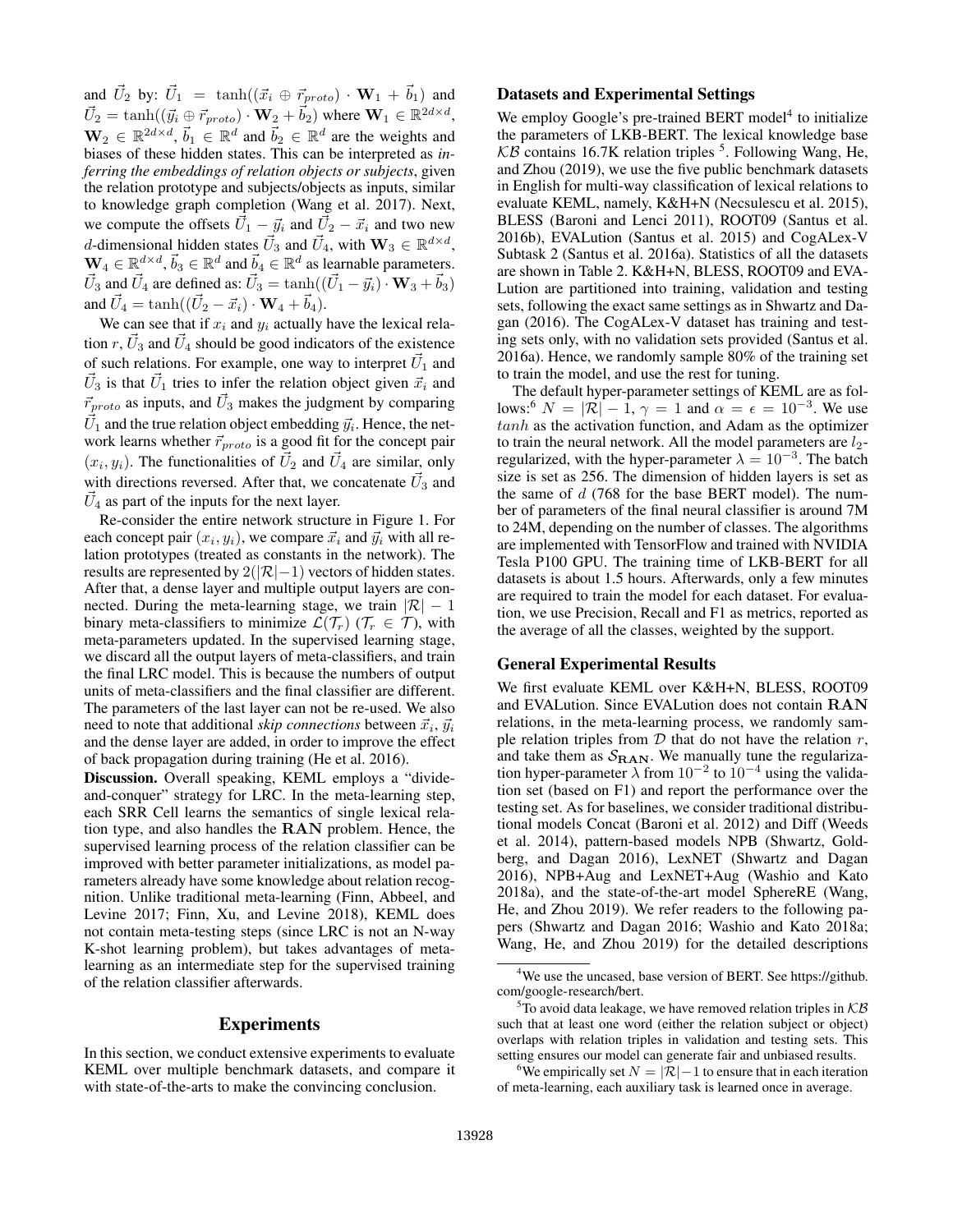| Method          | K&H+N |       |       | <b>BLESS</b>             |                          |       | ROOT09                   |       |       | EVALution                |                          |       |
|-----------------|-------|-------|-------|--------------------------|--------------------------|-------|--------------------------|-------|-------|--------------------------|--------------------------|-------|
|                 | Pre   | Rec   | F1    | Pre                      | Rec                      | F1    | Pre                      | Rec   | F1    | Pre                      | Rec                      | F1    |
| Concat          | 0.909 | 0.906 | 0.904 | 0.811                    | 0.812                    | 0.811 | 0.636                    | 0.675 | 0.646 | 0.531                    | 0.544                    | 0.525 |
| Diff            | 0.888 | 0.886 | 0.885 | 0.801                    | 0.803                    | 0.802 | 0.627                    | 0.655 | 0.638 | 0.521                    | 0.531                    | 0.528 |
| <b>NPB</b>      | 0.713 | 0.604 | 0.55  | 0.759                    | 0.756                    | 0.755 | 0.788                    | 0.789 | 0.788 | 0.53                     | 0.537                    | 0.503 |
| $NPB+Aug$       |       |       | 0.897 | $\overline{\phantom{a}}$ |                          | 0.842 | $\overline{\phantom{a}}$ |       | 0.778 | $\overline{\phantom{a}}$ | $\overline{\phantom{0}}$ | 0.489 |
| LexNET          | 0.985 | 0.986 | 0.985 | 0.894                    | 0.893                    | 0.893 | 0.813                    | 0.814 | 0.813 | 0.601                    | 0.607                    | 0.6   |
| $LexNET+Aug$    |       |       | 0.970 | $\overline{\phantom{a}}$ | $\overline{\phantom{0}}$ | 0.927 | $\overline{\phantom{a}}$ |       | 0.806 | $\overline{\phantom{a}}$ |                          | 0.545 |
| SphereRE        | 0.990 | 0.989 | 0.990 | 0.938                    | 0.938                    | 0.938 | 0.860                    | 0.862 | 0.861 | 0.62                     | 0.621                    | 0.62  |
| <b>LKB-BERT</b> | 0.981 | 0.982 | 0.981 | 0.939                    | 0.936                    | 0.937 | 0.863                    | 0.864 | 0.863 | 0.638                    | 0.645                    | 0.639 |
| <b>KEML-S</b>   | 0.984 | 0.983 | 0.984 | 0.942                    | 0.940                    | 0.941 | 0.877                    | 0.871 | 0.873 | 0.649                    | 0.651                    | 0.644 |
| <b>KEML</b>     | 0.993 | 0.993 | 0.993 | 0.944                    | 0.943                    | 0.944 | 0.878                    | 0.877 | 0.878 | 0.663                    | 0.660                    | 0.660 |

Table 1: LRC results over four benchmark datasets in terms of Precision, Recall and F1.

| <b>Relation</b><br>K&H+N |       | <b>BLESS</b> | ROOT09 | EVAL. | Cog. |
|--------------------------|-------|--------------|--------|-------|------|
| Antonym                  | ۰     | -            |        | 1600  | 601  |
| Attribute                | ۰     | 2731         | ۰      | 1297  |      |
| Co-hyponym               | 25796 |              | 3200   |       | ۰    |
| Event                    |       | 3824         |        |       |      |
| Holonym                  |       | -            |        | 544   |      |
| Hypernym                 | 4292  | 1337         | 3190   | 1880  | 637  |
| Meronym                  | 1043  | 2943         |        | 654   | 387  |
| Random                   | 26378 | 12146        | 6372   |       | 5287 |
| Substance<br>۰           |       | ۰            | ۰      | 317   | ۰    |
| Meronym                  |       |              |        |       |      |
| Synonym                  |       |              |        | 1086  | 402  |
| Total                    | 57509 | 26546        | 12762  | 7378  | 7314 |

Table 2: Dataset statistics. Relation names in all the datasets have been mapped to relation names in WordNet. "EVAL." and "Cog." are short for "EVALution" and "CogALex".

of these baselines. Additionally, we implement two variants of our approach: i) LKB-BERT (using trained concept representations to predict lexical relations) and ii) KEML-S (KEML without the meta-learning stage). The results of KEML and all the baselines are summarized in Table 1.

As shown, KEML outperforms all baselines, especially over BLESS, ROOT09 and EVALution. As for K&H+N, KEML produces a slightly better F1 score (0.3%) than the strongest baseline SphereRE (Wang, He, and Zhou 2019). A probable cause is that K&H+N is an "easy" dataset (99% F1 by SphereRE), leaving little room for improvement. Comparing KEML against LKB-BERT and KEML-S, we can conclude that, the knowledge enrichment technique for concept representation learning and meta-learning are highly beneficial for accurate prediction of lexical relations.

#### Results of CogALex-V Shared Task

We evaluate KEML over the CogALex-V Shared Task (Subtask 2) (Santus et al. 2016a). This dataset is most challenging as it contains a large number of random word pairs and disables "lexical memorization". The organizer requires participants to discard the results of the random class from average, and report the F1 scores for each type of lexical relations. We consider two top systems reported in this task (i.e., GHHH (Attia et al. 2016) and LexNET (Shwartz and Dagan 2016)), as well as two recent models that have been evalu-

| Method          | <b>SYN</b> | <b>ANT</b> | <b>HYP</b> | <b>MER</b> | All   |
|-----------------|------------|------------|------------|------------|-------|
| <b>GHHH</b>     | 0.204      | 0.448      | 0.491      | 0.497      | 0.423 |
| LexNET          | 0.297      | 0.425      | 0.526      | 0.493      | 0.445 |
| <b>STM</b>      | 0.221      | 0.504      | 0.498      | 0.504      | 0.453 |
| SphereRE        | 0.286      | 0.479      | 0.538      | 0.539      | 0.471 |
| <b>LKB-BERT</b> | 0.281      | 0.470      | 0.532      | 0.530      | 0.464 |
| <b>KEML-S</b>   | 0.276      | 0.470      | 0.542      | 0.631      | 0.485 |
| KEML            | 0.292      | 0.492      | 0.547      | 0.652      | 0.500 |

Table 3: LRC results for each lexical relation types over the CogALex-V shared task in terms of F1.

ated over the shared task (i.e., STM (Glavas and Vulic 2018) and SphereRE (Wang, He, and Zhou 2019)) as strong competitors. Because the training set contains an overwhelming number of random word pairs, during the training process of KEML-S and KEML, we randomly discard 70% (manually tuned) of the random pairs in each epoch (which further improves the performance of KEML-S and KEML by 1.8% and 2.2%, in terms of overall F1). Results are reported in Table 3, showing that KEML achieves the highest F1 score of 50.0%. It also has highest scores on three types of lexical relations: synonymy (SYN), hypernymy (HYP) and meronymy (MER).

# Detailed Analysis of KEML

To facilitate deeper understanding, we conduct additional experiments to analyze KEML's components. We first study how knowledge-enriched concept representation learning benefits LRC. We implement three models: LKB-BERT (Binary), LKB-BERT (Multi) and LKB-BERT (Full). LKB-BERT (Binary) and LKB-BERT (Multi) only fine-tune on single objective:  $\mathcal{L}_{KB}^{(2)}$  and  $\mathcal{L}_{KB}^{(1)}$ , respectively. LKB-BERT (Full) is the full implementation, as described previously. We take the two concepts' representations as features  $(\vec{x}_i)$ and  $\vec{y}_i$ ) to train relation classifiers for LRC and report the results over the validation sets. For fair comparison, we use neural networks with one hidden layer (with the dimension d, and the activation function  $tanh$ ) as classifiers in all the experiments and present the results in Table 4. We can see that the improvement of using  $\mathcal{L}_{KB} = \mathcal{L}_{KB}^{(2)} + \mathcal{L}_{KB}^{(1)}$  as the objective function is consistent across all the datasets (which ranges from 0.8% to 1.9% in terms of F1). Particularly,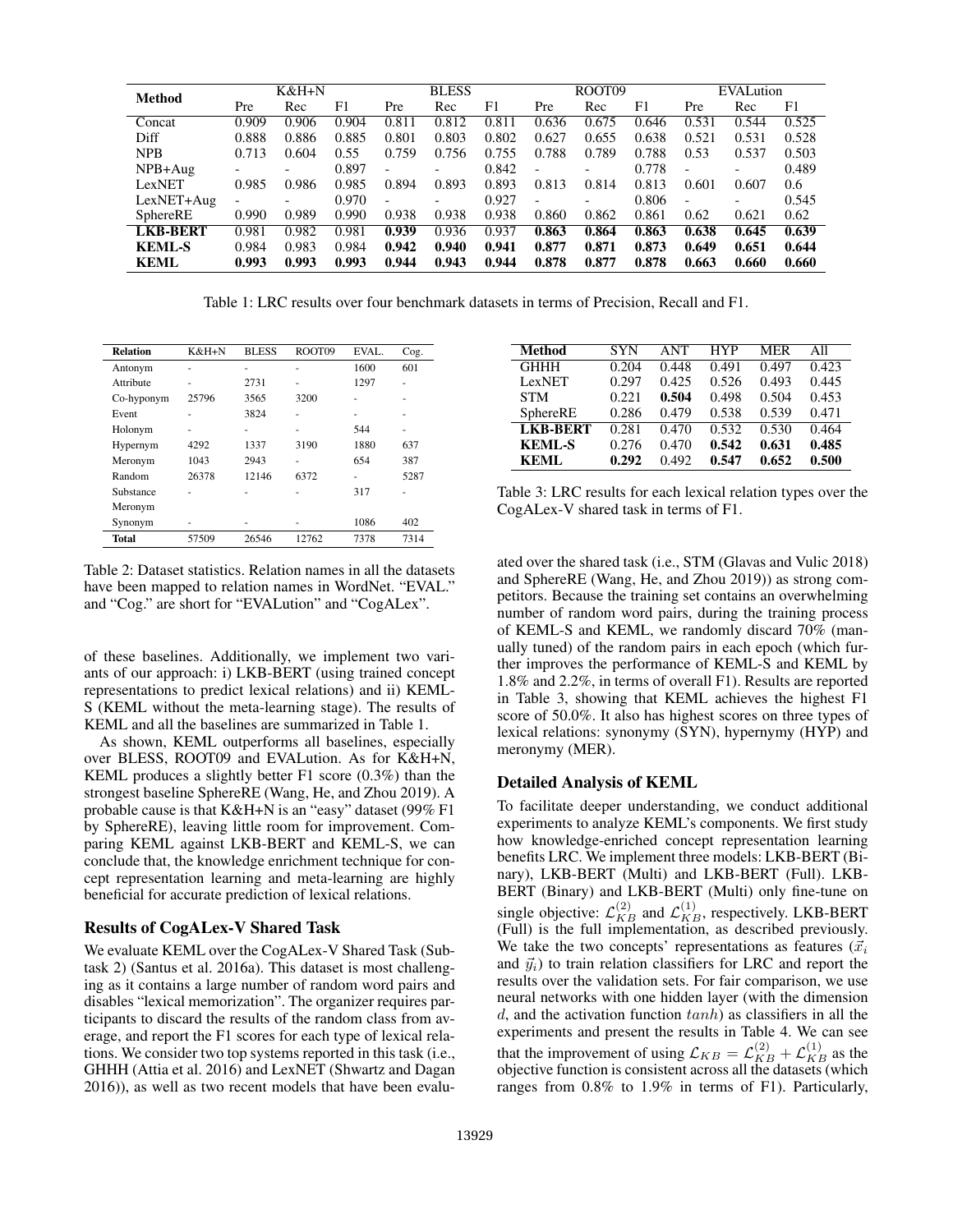

Figure 3: Accuracy of single relation prediction during the meta-learning process (best viewed in color).

| <b>Dataset</b>     | <b>Binary</b> | Multi | Full  |
|--------------------|---------------|-------|-------|
| K&H+N              | 0.964         | 0.972 | 0.983 |
| <b>BLESS</b>       | 0.921         | 0.929 | 0.939 |
| ROOT <sub>09</sub> | 0.854         | 0.861 | 0.863 |
| <b>EVALution</b>   | 0.630         | 0.632 | 0.641 |
| CogALex-V          | 0.464         | 0.467 | 0.472 |

Table 4: LRC results using concept embeddings generated by LKB-BERT and variants in terms of F1.

LKB-BERT outperforms the strongest baseline SphereRE in a few cases (for example, the dataset ROOT09, as shown in Table 1 and Table 4). Hence, LKB-BERT is capable of encoding knowledge in patterns and lexical knowledge bases to represent the semantics of lexical relations.

Next, we look into the meta-learning process in KEML. We test whether SRR Cells can distinguish a specific type of lexical relations from random concept pairs. In each iteration of meta-learning, we sample another batch of positive and negative samples from  $D$  and compute the accuracy of single relation recognition. Figure 3 illustrates how accuracy changes through time in K&H+N, BLESS and ROOT09. Within 100 iterations, our models can achieve desirable performance efficiently, achieving good parameter initializations for LRC. This experiment also explains why KEML produces better results than KEML-S.

# Error Analysis

We analyze prediction errors produced by KEML. Because the inputs of our task are very simple and the interpretation of deep neural language models is still challenging, the error analysis process is rather difficult. Here, we analyze the causes of errors from a linguistic point of view, with some cases presented in Table 3. As seen, some types of lexical relations are very similar in semantics. For instance, concept pairs with the *synonymy* relation and the *co-hyponymy* relation are usually mapped similar positions in the embedding space. Hence, it is difficult for models to distinguish the differences between the two relations without rich contextual information available. Another problem is that some of the relations are "blurry" in semantics, making KEML hard to discriminate between these relations and random relations.

Additionally, we analyze the percentages of testing in-

| <b>Concept Pairs</b> | <b>Predicted</b> | True       |
|----------------------|------------------|------------|
| (turtle, frog)       | Synonym          | Co-hyponym |
| draw, pull)          | Random           | Synonym    |
| (bowl, glass)        | Co-hyponymy      | Meronymy   |
| (cannon, warrior)    | Synonym          | Random     |
| (affection, healthy) | Co-hyponym       | Attribute  |

Table 5: Cases of prediction errors.

| Dataset:<br>ROOT09 | Prediction $\downarrow$ True $\rightarrow$ | Co-hyponym |            | Hypernym |          | Random  |       |        |
|--------------------|--------------------------------------------|------------|------------|----------|----------|---------|-------|--------|
|                    | Co-hyponym                                 |            | 83.8%      |          | 8.2%     |         | 7.2%  |        |
|                    | Hypernym                                   |            | 10.2%      |          | 86.5%    |         | 2.4%  |        |
|                    | Random                                     |            | 6.0%       |          | 5.3%     |         | 90.4% |        |
|                    |                                            |            |            |          |          |         |       |        |
| Dataset:           | Prediction <sup>1</sup> True $\rightarrow$ |            | Co-hyponym |          | Hypernym | Meronym |       | Random |
| K+H&N              | Co-hyponym                                 |            | 99.4%      | 1.8%     |          | 1.0%    |       | 0.2%   |
|                    | Hypernym<br>0.2%                           |            |            | 97.5%    |          | 0.3%    |       | 0.1%   |
|                    | Meronym<br>0.1%                            |            | 0.2%       |          |          | 96.5%   |       | 0.1%   |
|                    | Random                                     | 0.3%       | 0.5%       |          |          | 2.2%    |       | 99.6%  |

Figure 4: Inter-class prediction error analysis on ROOT09 and K+H&N. Top-3 error categories are marked in bold.

stances of each class being mis-classified to other classes. The results over ROOT09 and K+H&N are shown in Figure 4. Take K+H&N as an example. Although the prediction results are already highly accurate, for classes with few training instances (e.g., meronym), there is still room for further improvement, which will be left as future work.

# Conclusion and Future Work

In this paper, we present the Knowledge-Enriched Meta-Learning (KEML) framework to distinguish different lexical relations. Experimental results confirm that KEML outperforms state-of-the-art approaches. Future work includes: i) improving relation representation learning with deep neural language models (Vylomova et al. 2016; Anke, Schockaert, and Wanner 2019; Camacho-Collados et al. 2019); ii) integrating richer linguistic and commonsense knowledge into KEML; and iii) applying KEML to downstream tasks such as taxonomy learning (Bordea, Lefever, and Buitelaar 2016; Jurgens and Pilehvar 2016; Wang et al. 2019).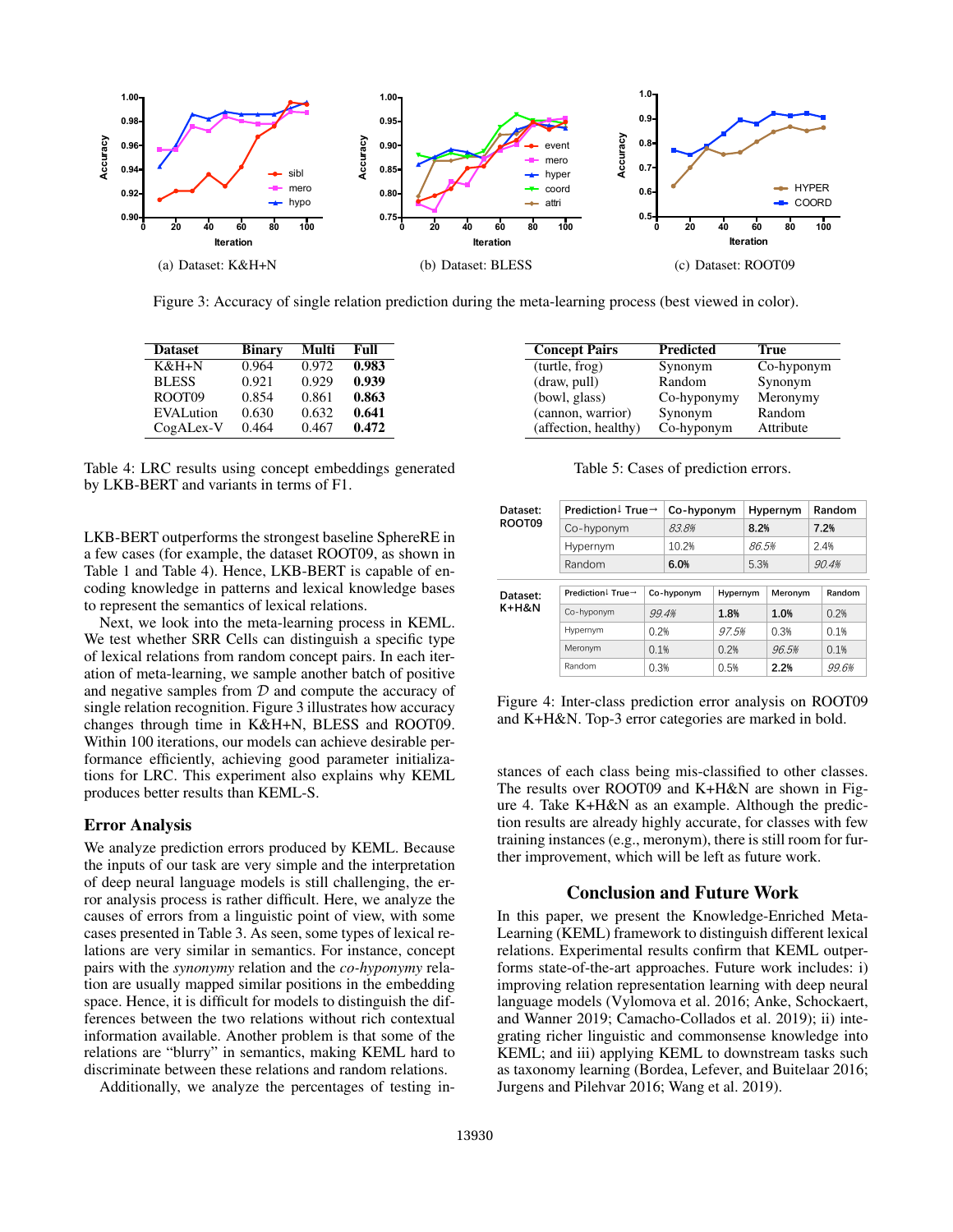# Acknowledgements

This work is supported by Open Research Projects of Zhejiang Lab (No. 2019KD0AD01/004) and the National Key Research and Development Program of China (No. 2016YFB1000904). Any opinions, findings, and conclusions or recommendations expressed in this material are those of the authors and do not necessarily reflect those of the sponsor.

#### References

Anke, L. E.; Schockaert, S.; and Wanner, L. 2019. Collocation Classification with Unsupervised Relation Vectors. In *ACL*, 5765–5772.

Attia, M.; Maharjan, S.; Samih, Y.; Kallmeyer, L.; and Solorio, T. 2016. CogALex-V Shared Task: GHHH - Detecting Semantic Relations via Word Embeddings. In *CogALex@COLING*, 86–91.

Baroni, M.; Bernardi, R.; Do, N.; and Shan, C. 2012. Entailment above the word level in distributional semantics. In *EACL*, 23–32.

Baroni, M.; and Lenci, A. 2011. How we BLESSed distributional semantic evaluation. In *GEMS Workshop*.

Bordea, G.; Lefever, E.; and Buitelaar, P. 2016. SemEval-2016 Task 13: Taxonomy Extraction Evaluation (TExEval-2). In *SemEval@NAACL-HLT*, 1081–1091.

Camacho-Collados, J.; Anke, L. E.; Jameel, S.; and Schockaert, S. 2019. A Latent Variable Model for Learning Distributional Relation Vectors. In *IJCAI*, 4911–4917.

Camacho-Collados, J.; Anke, L. E.; and Schockaert, S. 2019. Relational Word Embeddings. In *ACL*, 3286–3296.

Chen, M.; Zhang, W.; Zhang, W.; Chen, Q.; and Chen, H. 2019. Meta Relational Learning for Few-Shot Link Prediction in Knowledge Graphs. In *EMNLP-IJCNLP*, 4216– 4225.

Cordeiro, S.; Ramisch, C.; Idiart, M.; and Villavicencio, A. 2016. Predicting the Compositionality of Nominal Compounds: Giving Word Embeddings a Hard Time. In *ACL*, 1986–1997.

Dai, Z.; Yang, Z.; Yang, Y.; Carbonell, J. G.; Le, Q. V.; and Salakhutdinov, R. 2019. Transformer-XL: Attentive Language Models beyond a Fixed-Length Context. In *ACL*, 2978–2988.

Devlin, J.; Chang, M.; Lee, K.; and Toutanova, K. 2019. BERT: Pre-training of Deep Bidirectional Transformers for Language Understanding. In *NAACL*, 4171–4186.

Dou, Z.; Yu, K.; and Anastasopoulos, A. 2019. Investigating Meta-Learning Algorithms for Low-Resource Natural Language Understanding Tasks. In *EMNLP-IJCNLP*, 1192– 1197.

Finn, C.; Abbeel, P.; and Levine, S. 2017. Model-Agnostic Meta-Learning for Fast Adaptation of Deep Networks. In *ICML*, volume 70, 1126–1135.

Finn, C.; Xu, K.; and Levine, S. 2018. Probabilistic Model-Agnostic Meta-Learning. In *NeurIPS*, 9537–9548.

Fu, R.; Guo, J.; Qin, B.; Che, W.; Wang, H.; and Liu, T. 2014. Learning Semantic Hierarchies via Word Embeddings. In *ACL*, 1199–1209.

Glavas, G.; and Vulic, I. 2018. Discriminating between Lexico-Semantic Relations with the Specialization Tensor Model. In *NAACL*, 181–187.

Guo, D.; Tang, D.; Duan, N.; Zhou, M.; and Yin, J. 2019. Coupling Retrieval and Meta-Learning for Context-Dependent Semantic Parsing. In *ACL*, 855–866.

He, K.; Zhang, X.; Ren, S.; and Sun, J. 2016. Deep Residual Learning for Image Recognition. In *CVPR*, 770–778.

Hearst, M. A. 1992. Automatic Acquisition of Hyponyms from Large Text Corpora. In *COLING*, 539–545.

Joshi, M.; Choi, E.; Levy, O.; Weld, D. S.; and Zettlemoyer, L. 2019. pair2vec: Compositional Word-Pair Embeddings for Cross-Sentence Inference. In *NAACL*, 3597–3608.

Jurgens, D.; and Pilehvar, M. T. 2016. SemEval-2016 Task 14: Semantic Taxonomy Enrichment. In *SemEval@NAACL-HLT*, 1092–1102.

Lan, Z.; Chen, M.; Goodman, S.; Gimpel, K.; Sharma, P.; and Soricut, R. 2020. ALBERT: A Lite BERT for Selfsupervised Learning of Language Representations. In *ICLR*.

Le, M.; Roller, S.; Papaxanthos, L.; Kiela, D.; and Nickel, M. 2019. Inferring Concept Hierarchies from Text Corpora via Hyperbolic Embeddings. In *ACL*, 3231–3241.

Levy, O.; Remus, S.; Biemann, C.; and Dagan, I. 2015. Do Supervised Distributional Methods Really Learn Lexical Inference Relations? In *NAACL*, 970–976.

Liu, L.; Ren, X.; Zhu, Q.; Zhi, S.; Gui, H.; Ji, H.; and Han, J. 2017. Heterogeneous Supervision for Relation Extraction: A Representation Learning Approach. In *EMNLP*, 46–56.

Liu, W.; Zhou, P.; Zhao, Z.; Wang, Z.; Ju, Q.; Deng, H.; and Wang, P. 2019. K-BERT: Enabling Language Representation with Knowledge Graph. *CoRR* abs/1909.07606.

Madotto, A.; Lin, Z.; Wu, C.; and Fung, P. 2019. Personalizing Dialogue Agents via Meta-Learning. In *ACL*, 5454– 5459.

Mikolov, T.; Chen, K.; Corrado, G.; and Dean, J. 2013. Efficient Estimation of Word Representations in Vector Space. In *ICLR*.

Miller, G. A. 1995. WordNet: A Lexical Database for English. *Commun. ACM* 38(11): 39–41. doi:10.1145/219717. 219748.

Mrksic, N.; Vulic, I.; Séaghdha, D. Ó.; Leviant, I.; Reichart, R.; Gasic, M.; Korhonen, A.; and Young, S. J. 2017. Semantic Specialization of Distributional Word Vector Spaces using Monolingual and Cross-Lingual Constraints. *TACL* 5: 309–324.

Necsulescu, S.; Mendes, S.; Jurgens, D.; Bel, N.; and Navigli, R. 2015. Reading Between the Lines: Overcoming Data Sparsity for Accurate Classification of Lexical Relationships. In *\*SEM*, 182–192.